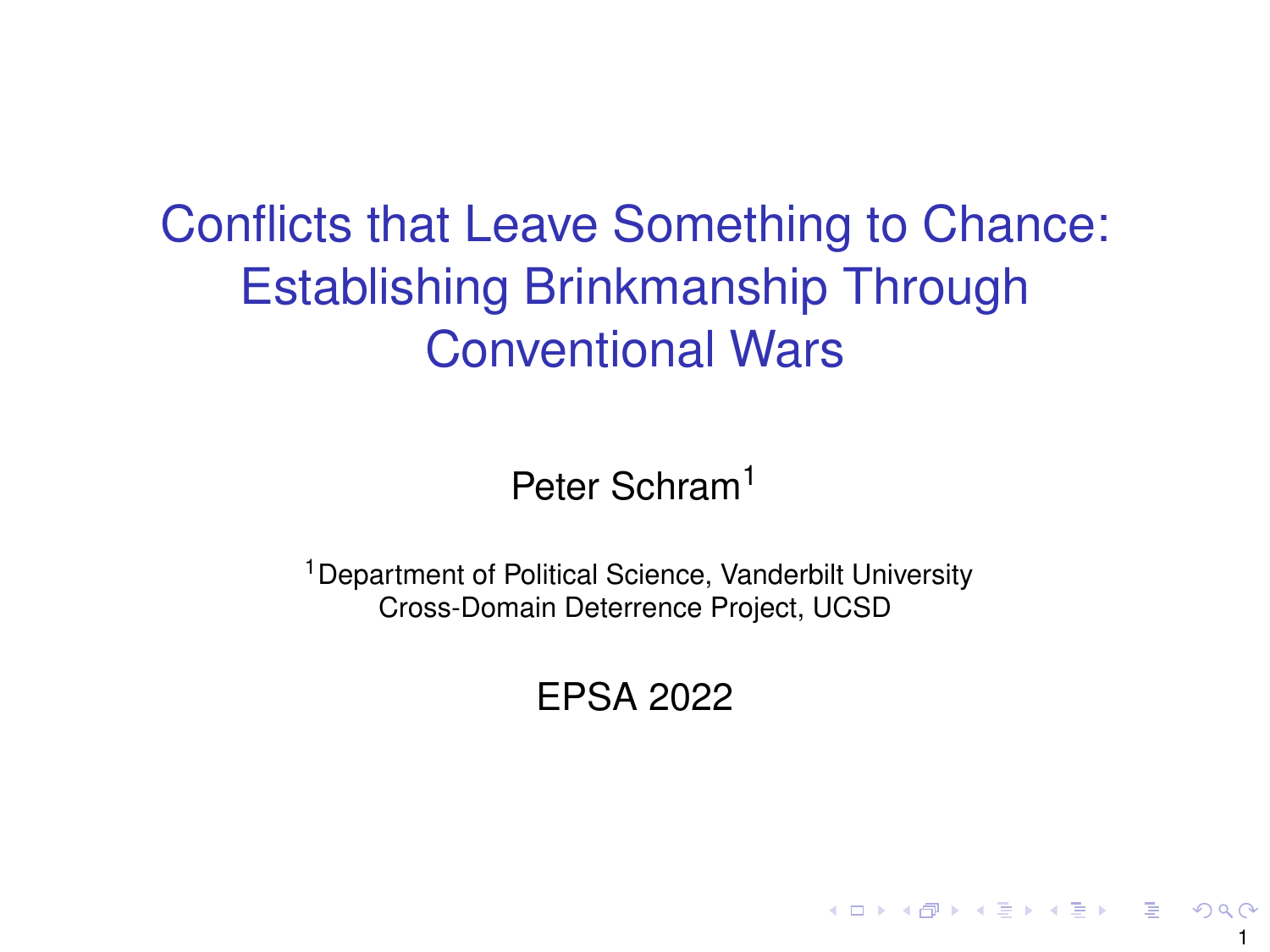"Discussions of troop requirements and weaponry for NATO have been much concerned with the battlefield consequences of different troop strengths and nuclear doctrines. But the battlefield criterion is only one criterion, and when nuclear weapons are introduced it is secondary[... A] main consequence of limited war, and potentially a main purpose for engaging in it, is to raise the risk of larger war."

*Schelling, Thomas C. Arms and Influence*

K ロ K K 御 K K 著 K K 著 K … 著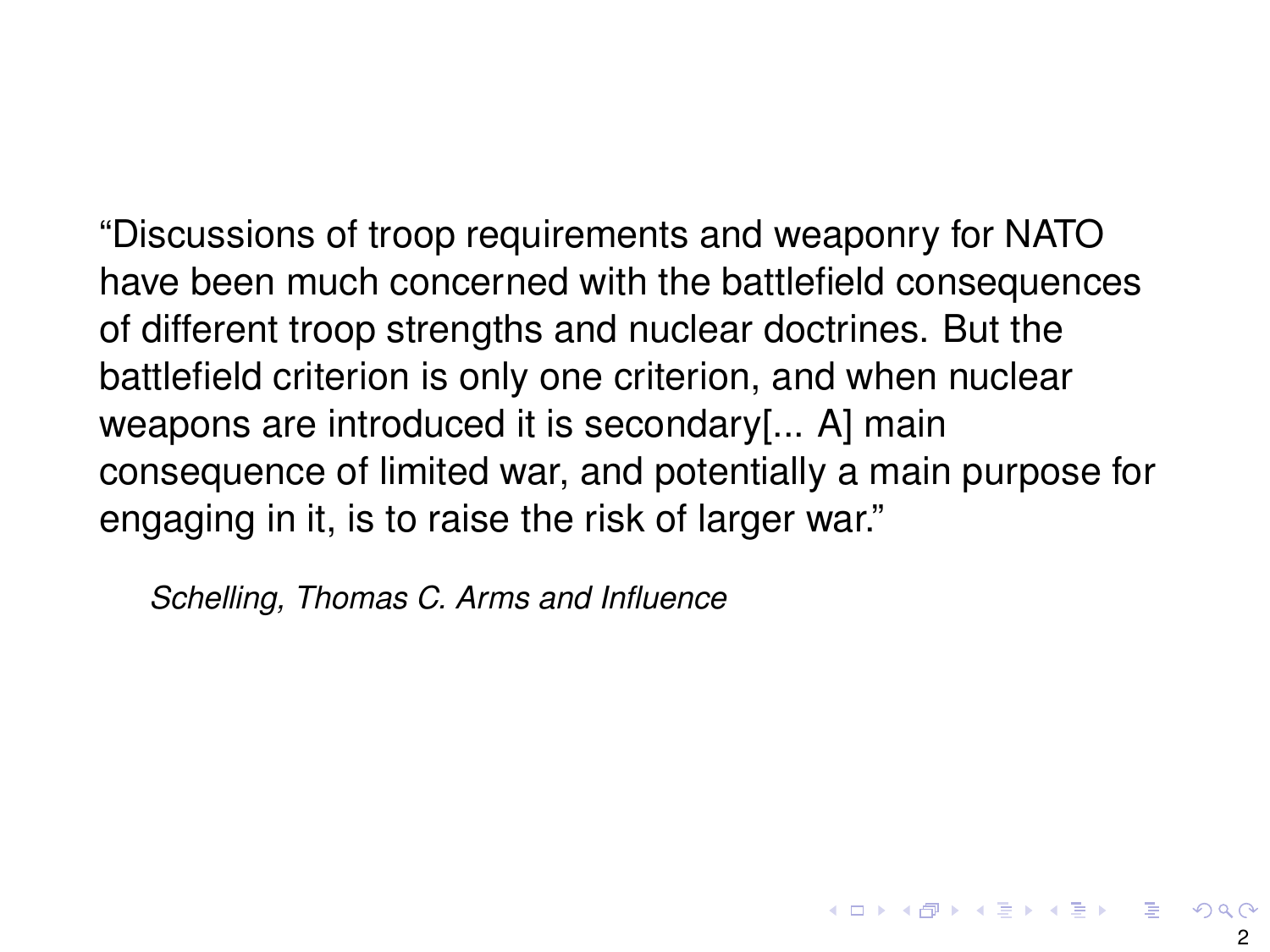## Conventional Conflict and Nuclear Deterrence

- Strategic nuclear weapons deter through background risk.
- **What states cannot do:** issue credible nuclear threats against nuclear opponents.
	- Can't say "If you seize West Berlin, I will nuke you."
- **What states can do:** engage in a conventional conflict, which raises background nuclear risk.
	- Can say "We have troops in W. Berlin, they will fight back."
- Conventional conflict between nuclear states is like "rocking the boat;" raises risk of getting soaked.
	- Credit to Schelling.

K ロ ト K 個 ト K 差 ト K 差 ト … 差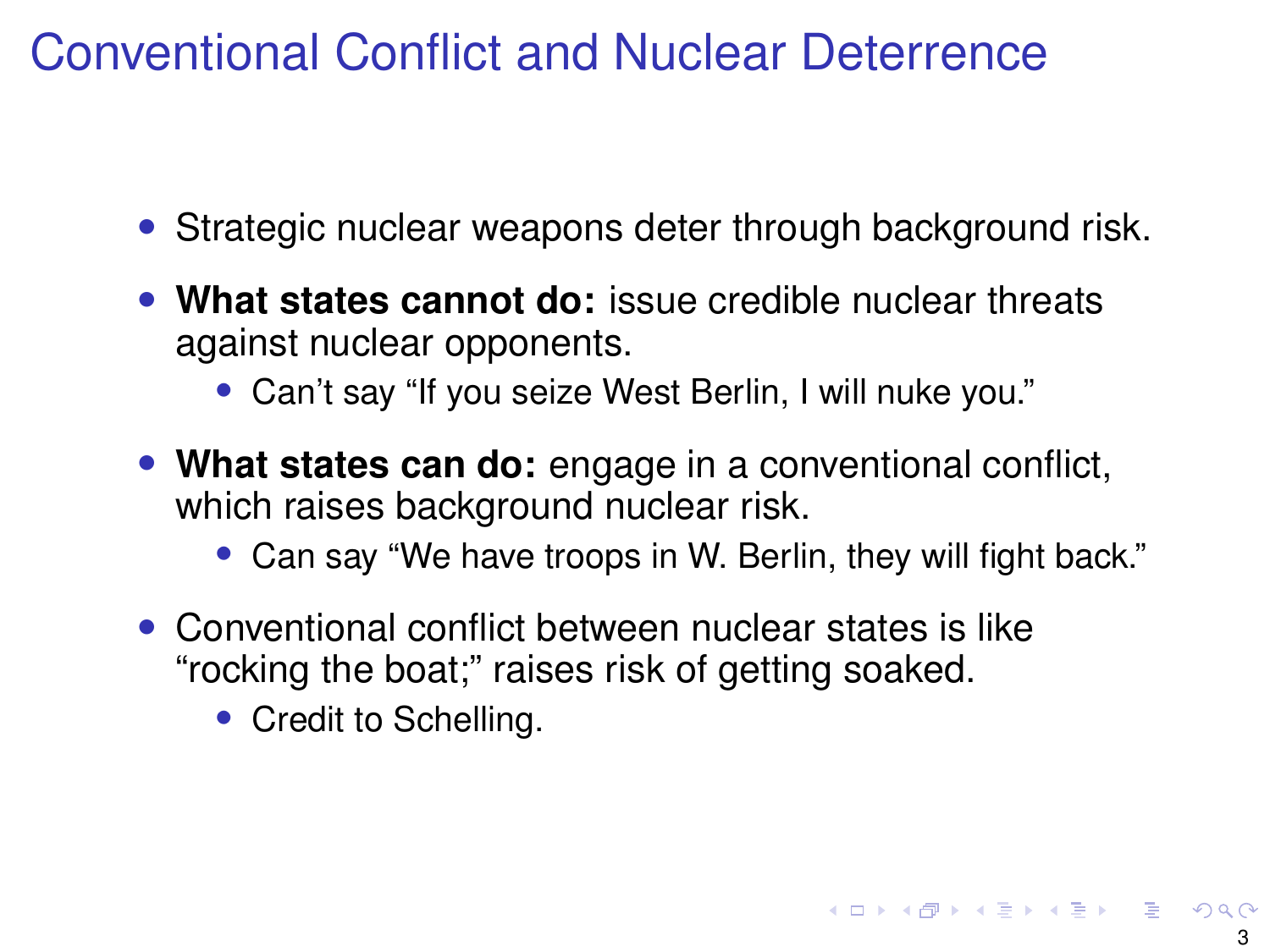## Conventional Arming and Nuclear Deterrence

- What is the relationship between conventional arming and nuclear risk?
	- Arbitrated by conflict duration; relies on three steps.
- (1) Adding conventional arms leads to more or less military parity between opponents.
- (2) Evenly matched armies fight for longer.
	- Bennett (1996; 2009), Slantchev (2004), Chiba (2019)
- (3) Longer conflicts generate more nuclear risk.
	- Accidents (Sagan) or inadvertent escalation (Posen).
	- More time "rocking the boat."
- **Together, adding conventional arming can generate more or less nuclear risk.**

K ロ ▶ K @ ▶ K 할 ▶ K 할 ▶ ① 할 → ① Q @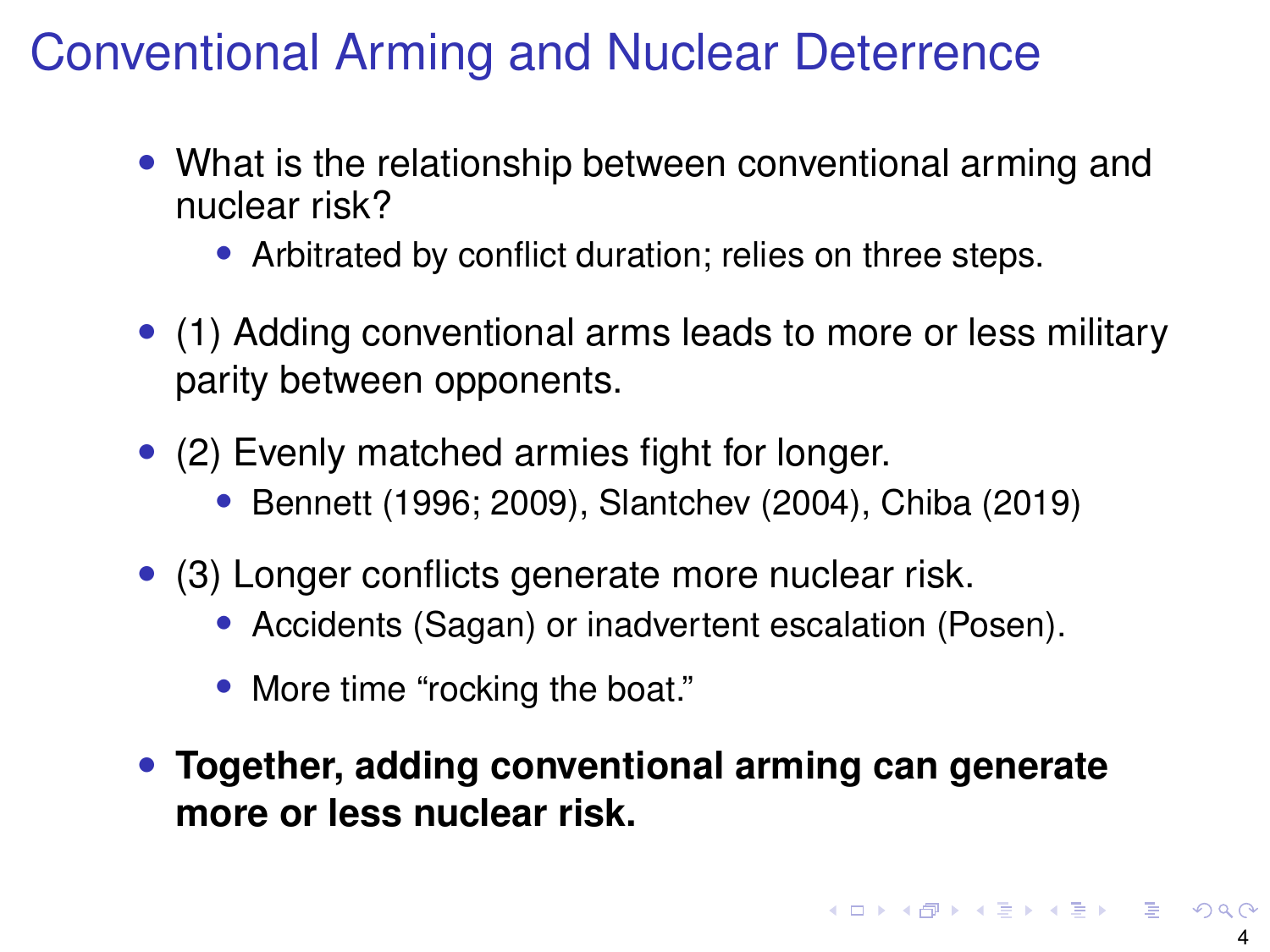## Conventional Conflict and Nuclear Deterrence

- Formally, non-monotonic relationship between arming and nuclear risk is new.
- Other work assumes relationship is monotonic.
	- Powell: more conventional arming  $\rightarrow$  more nuclear risk.
	- Branislav: arming generates better conflict outcomes (here only sometimes).
	- Reich: costly signalling action generates costs (here only sometimes).
- And this true relationship matters for how conflict plays out in the nuclear era.

K ロ X K 御 X K 差 X K 差 X …差 …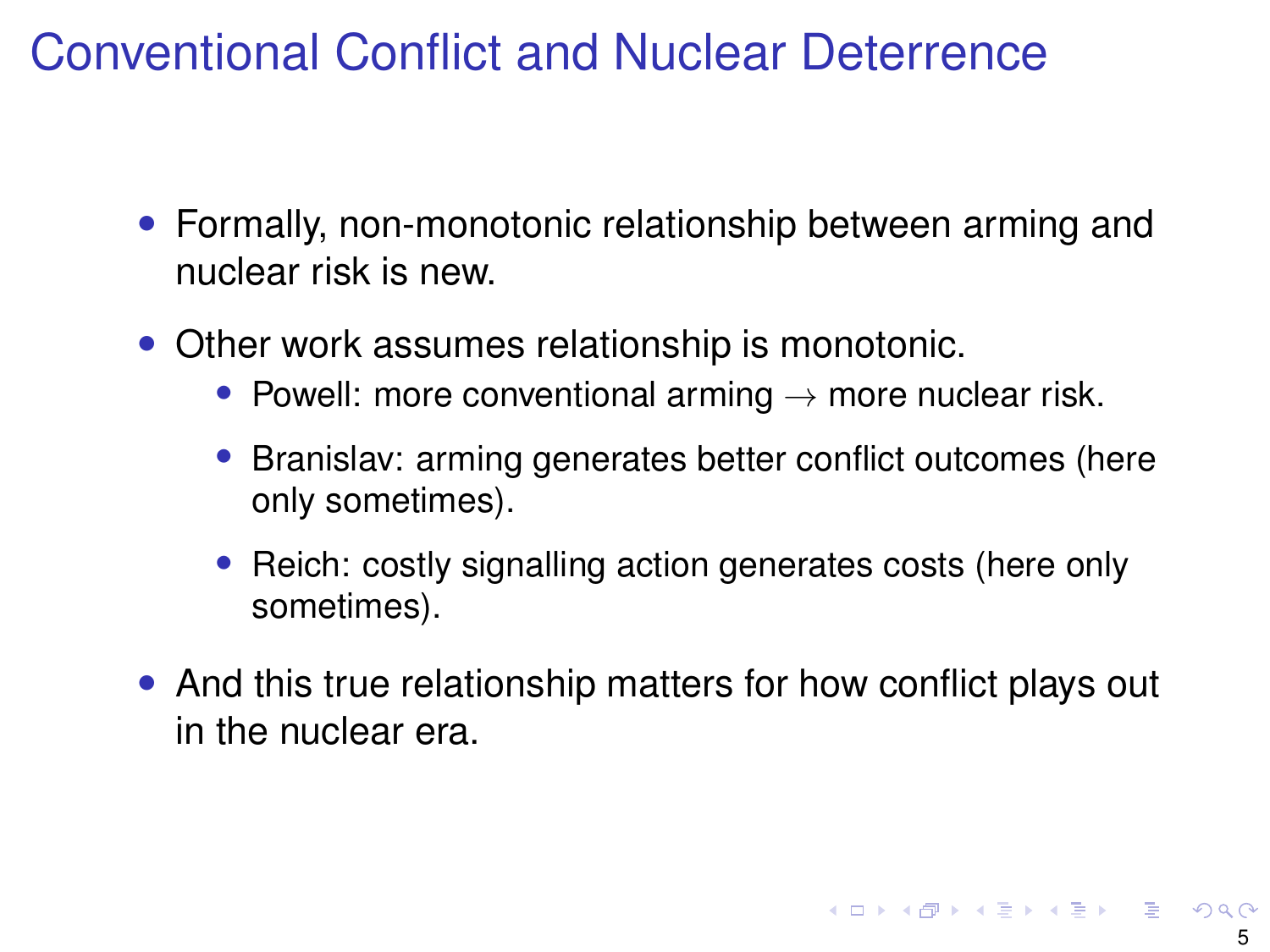### Model: Challenger and Defender.

- **1** Nature designates D's resolve  $v_D \in \{v_D, \bar{v}_D\}.$
- 2 D selects conventional force level  $p \in [p_0, p_1]$ .
- **3** C selects whether to challenge or not.
	- If C does not challenge, the game ends.
	- $U_C = 0$ ,  $U_D = V_D K(p)$ , with  $K(p) = \text{costs of arming}$ .
- 4 D acquiesces or escalates.
	- D Acquiesces:  $U_C = V_C$ ,  $U_D = -K(p)$
	- D Escalates: conflict payoffs (next slide)

KORK@RKERKER E 1990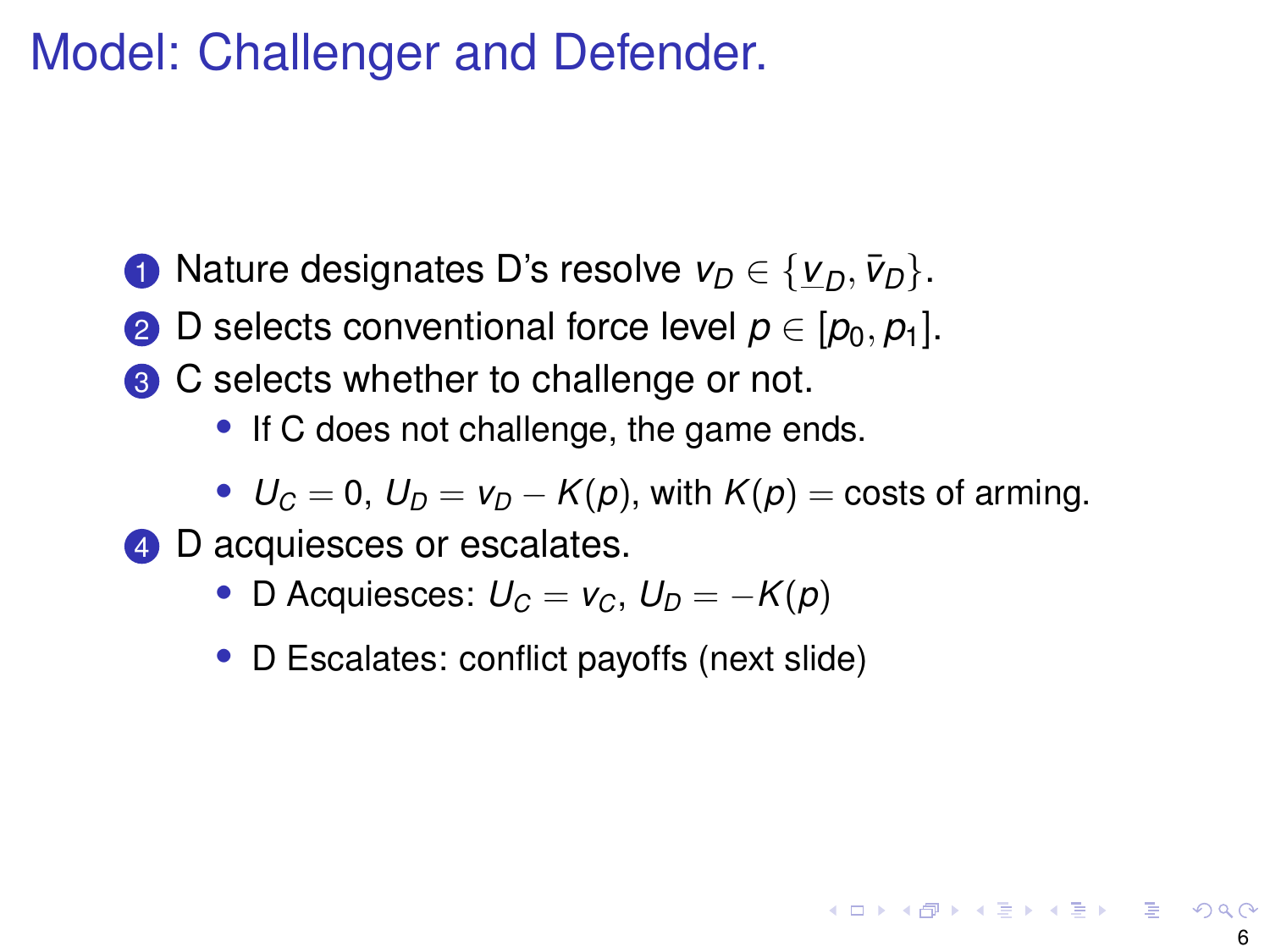#### Conventional War W/ Nuclear Risk Payoffs

- *p* denotes conventional arming/likelihood D wins in war.
- *v*<sub>D</sub> is D's valuation of asset.
- *n* **is "nuclear instability" (increases likelihood war ends w/ nuke exchange).**
- $\alpha$  is weight parameter for conventional conflict.
- $N_D$  is cost of nuclear exchange,  $c_D$  is cost of conventional conflict, *K*(*p*) is arming costs to D.

$$
U_D = \frac{np(1-p)}{\alpha + np(1-p)}(-N_D - \frac{c_D}{n}) + \frac{\alpha}{\alpha + np(1-p)}(pv_D) - K(p).
$$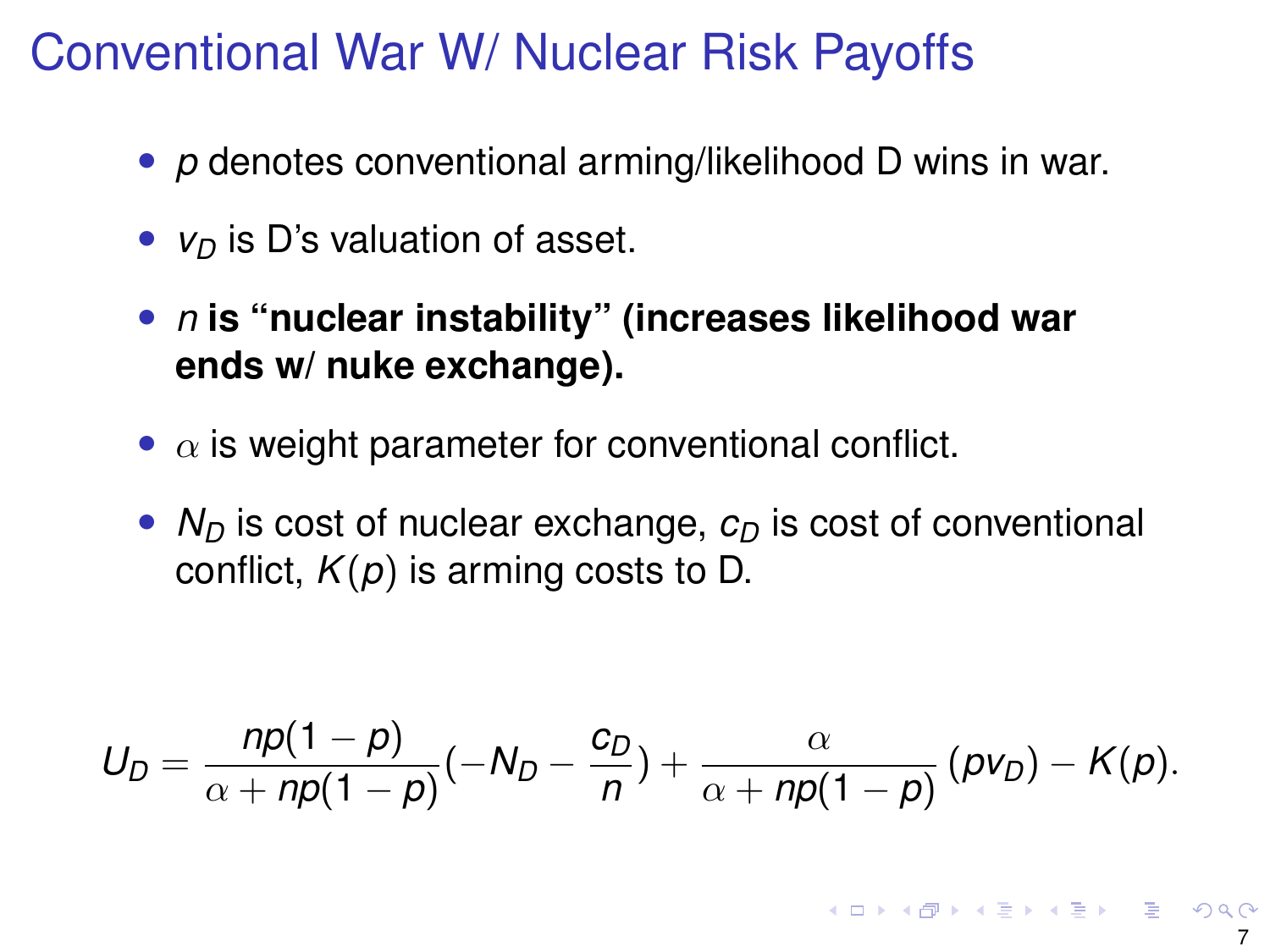#### Conventional Conflict and Nuclear Deterrence



Conventional arming *p* increases left-to-right, nuclear risk and war payoffs (w/out *K*(*p*)) plotted.

 $\mathbf{A} \sqcup \mathbf{B} \rightarrow \mathbf{A} \boxtimes \mathbf{B} \rightarrow \mathbf{A} \boxtimes \mathbf{B}$ Þ  $299$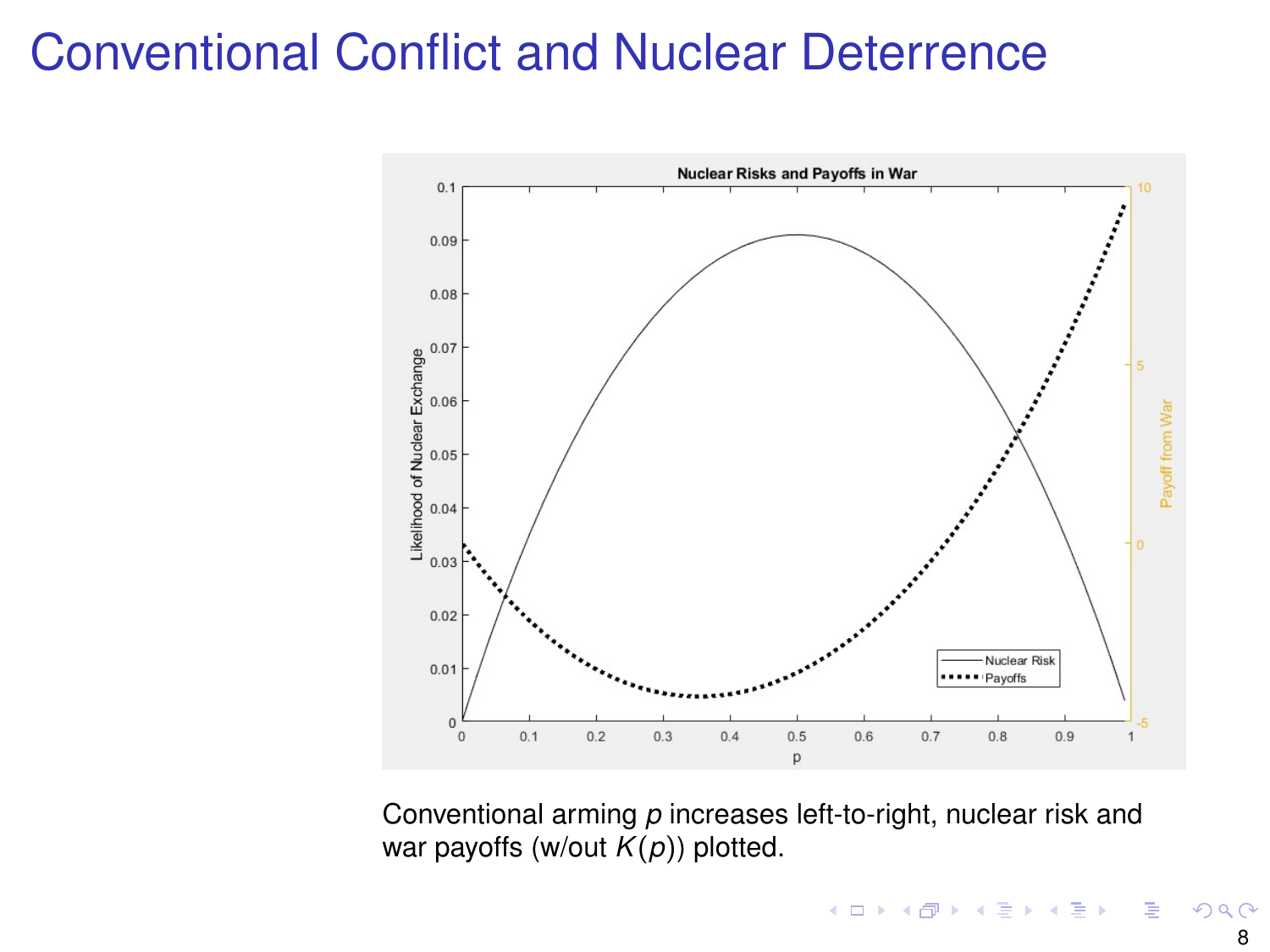### Equilibria Behavior

- D will sometimes arm to  $p_0$  and acquiesce.
- D will sometimes arm to fight.
- D will sometimes arm to deter C.
- Low-type D will sometimes bluff.
	- Mimic high-types w/ arming and C doesn't challenge.
- High-type D's will sometimes signal.
	- Arm to a level where low-types won't arm.
- Across wide set of actions, we get a lot of results...

◆ロト→個ト→重ト→重ト→重。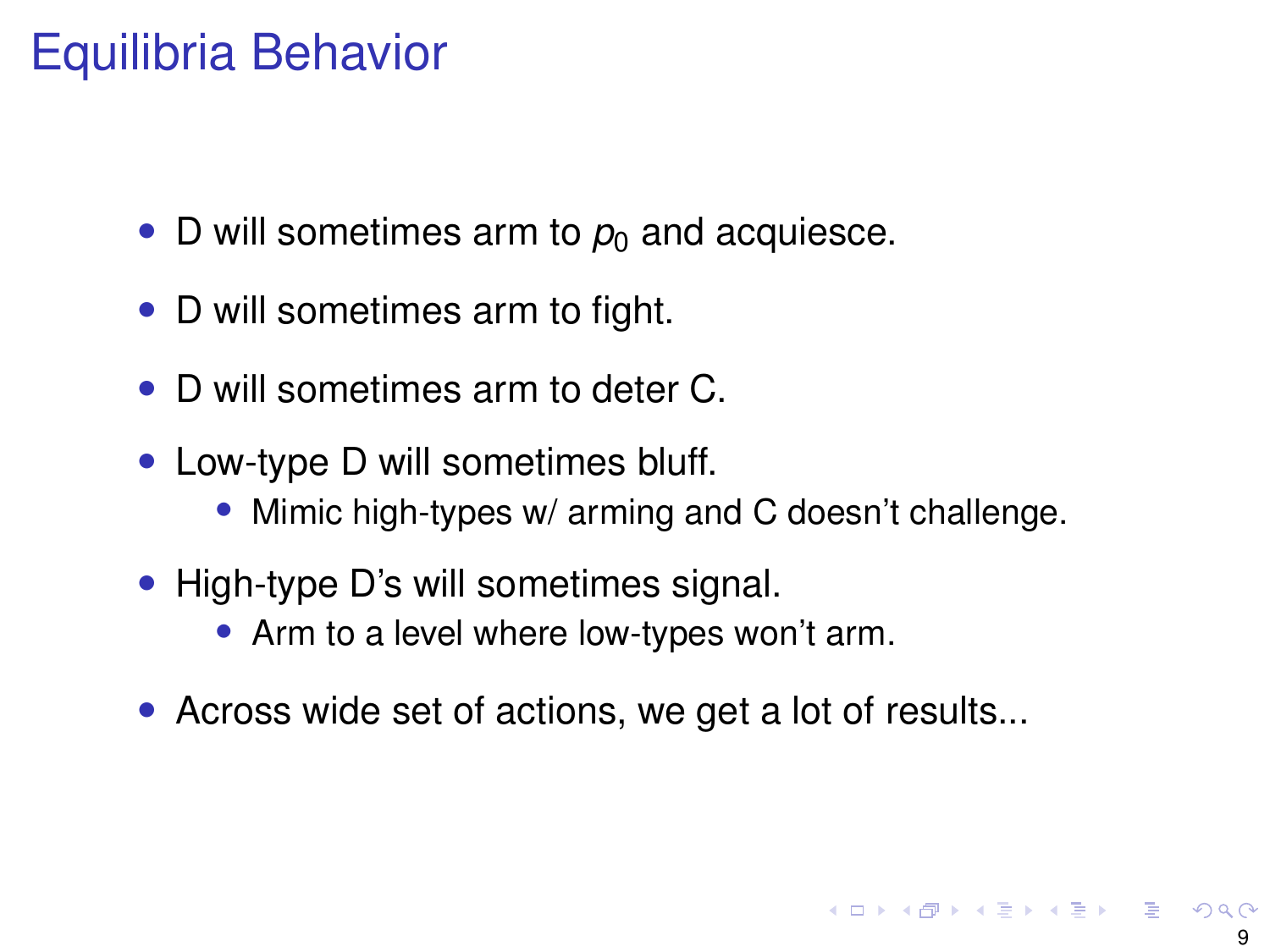Result 1: Increasing nuclear instability parameter *n* has ambiguous effects on D's arming.

- For D to deter C, (a) D must be willing to fight when challenged, (b) C must not want to fight.
	- (a) and (b) represent constraints on *p*; only one binds.
- W/ increased nuclear instability *n*, both D and C are less willing to fight. For deterrence...
	- Either D may have to select a greater *p* to be willing to fight (condition (a)),
	- ...or D can select a lower *p* and still deter because C is less willing to fight (condition (b)).

**K ロ ▶ K 御 ▶ K 重 ▶ K 重 ▶ │ 重**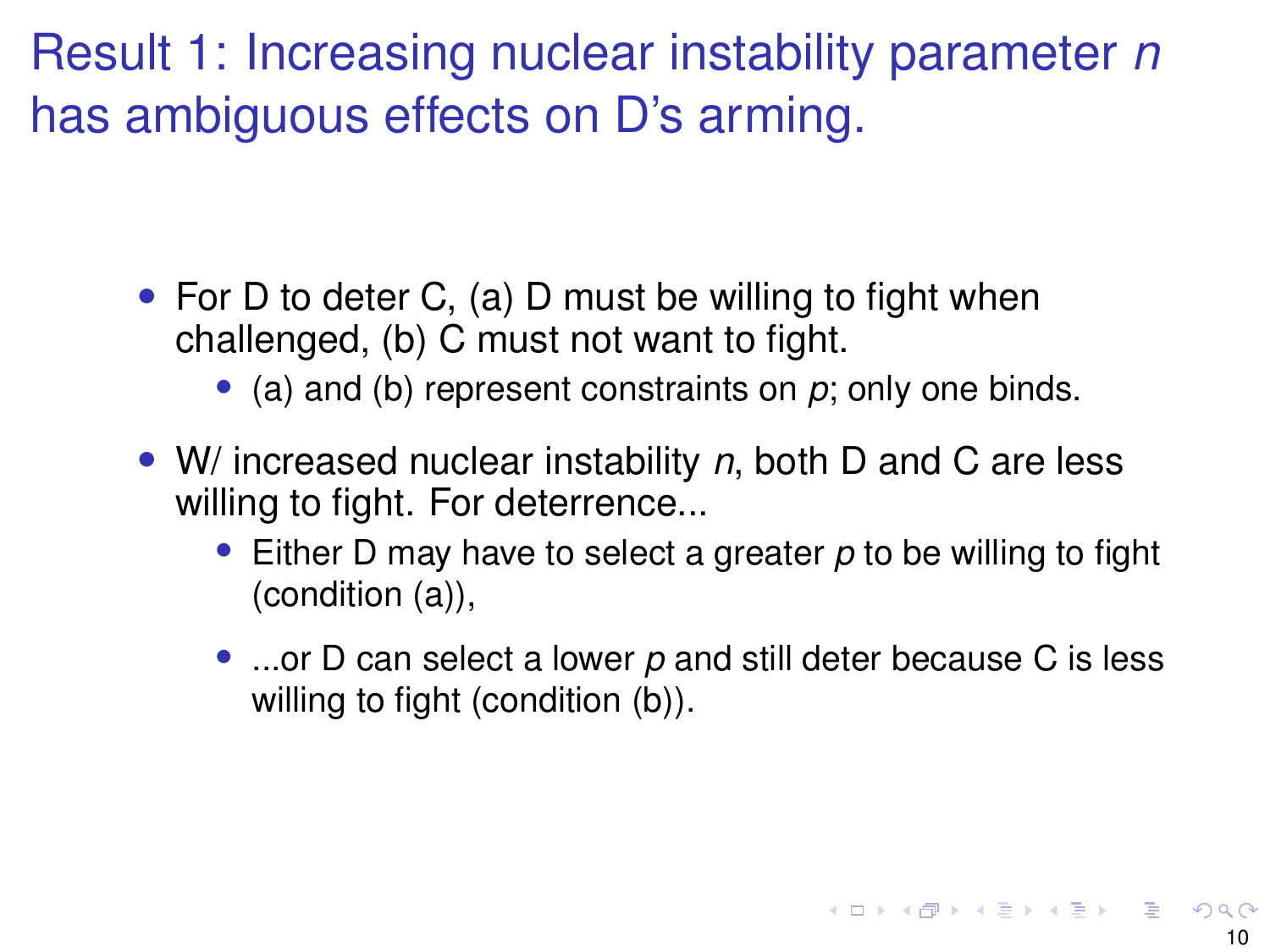# Result 1: Increasing nuclear instability parameter *n* has ambiguous effects on D's arming.

- Why it's interesting: sometimes D must arm more.
- Nuclear instability isn't a substitute for conventional arming.
- Even if nuclear instability doesn't lead to nuclear war, it can be welfare decreasing.
- Caveat on Waltz (Waltz v Sagan on Nuclear Weapons):
	- "Some countries may find nuclear weapons a cheaper and safer alternative to running economically ruinous and militarily dangerous conventional arms races. **Nuclear weapons may promise increased security and independence at an affordable price.**"
	- Not quite...

◆ロト→ 伊ト→ 君ト→ 君ト ○君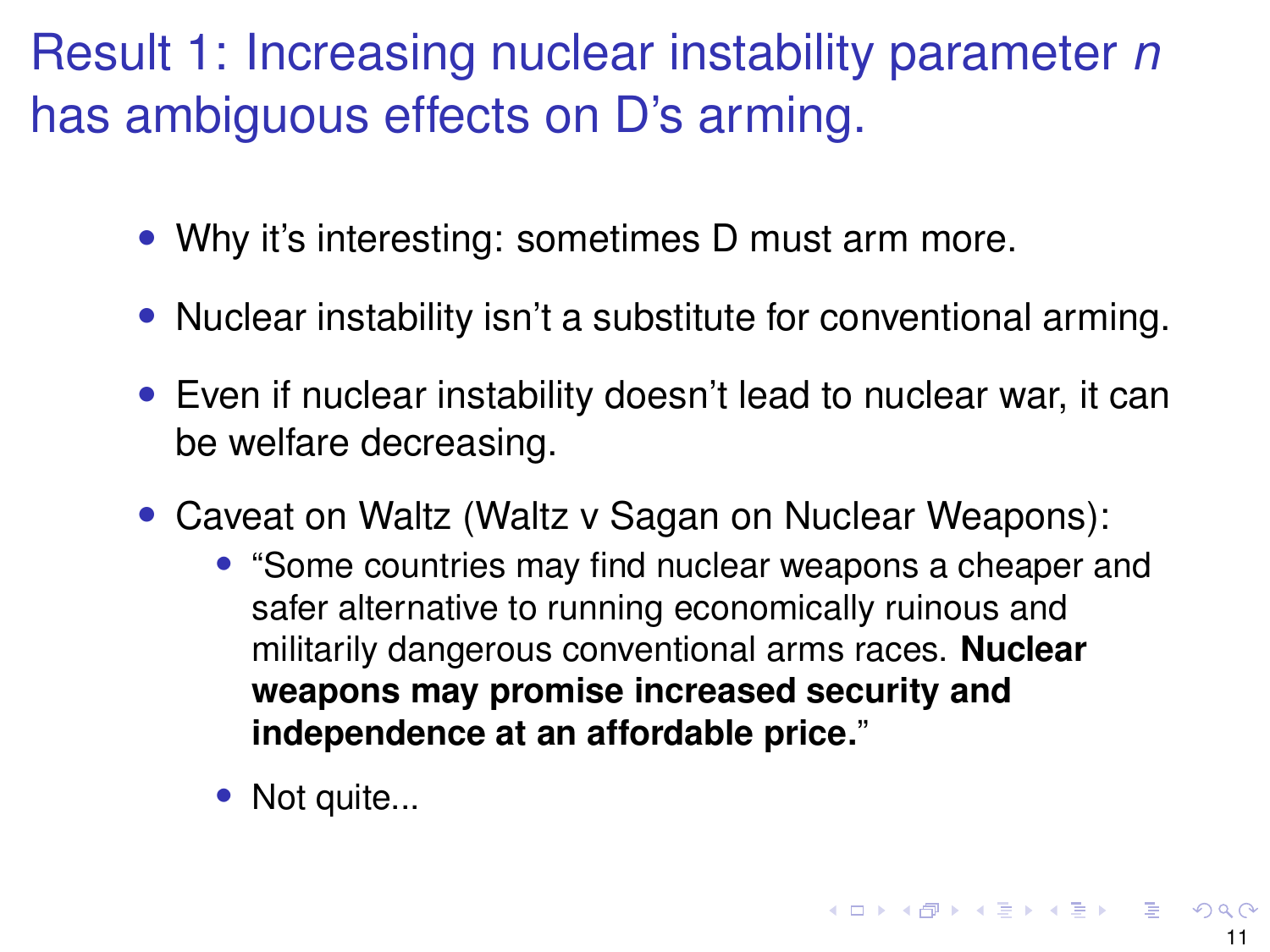Result 2 (Nuclear Peace): Increasing nuclear instability parameter *n* shrinks parameter set where war occurs.

- When D goes to war, it's a constrained optimization problems.
	- Optimize how they do in war.
	- Over the set of arming levels that would result in war.
- As *n* increases, objective function drops down and war becomes more costly.
	- War has greater catastrophic risk.
- As *n* increases,the set where C and D fight shrinks.
	- Both sides prefer walking away or successful deterrence.
- Why it's interesting: this is the nuclear peace.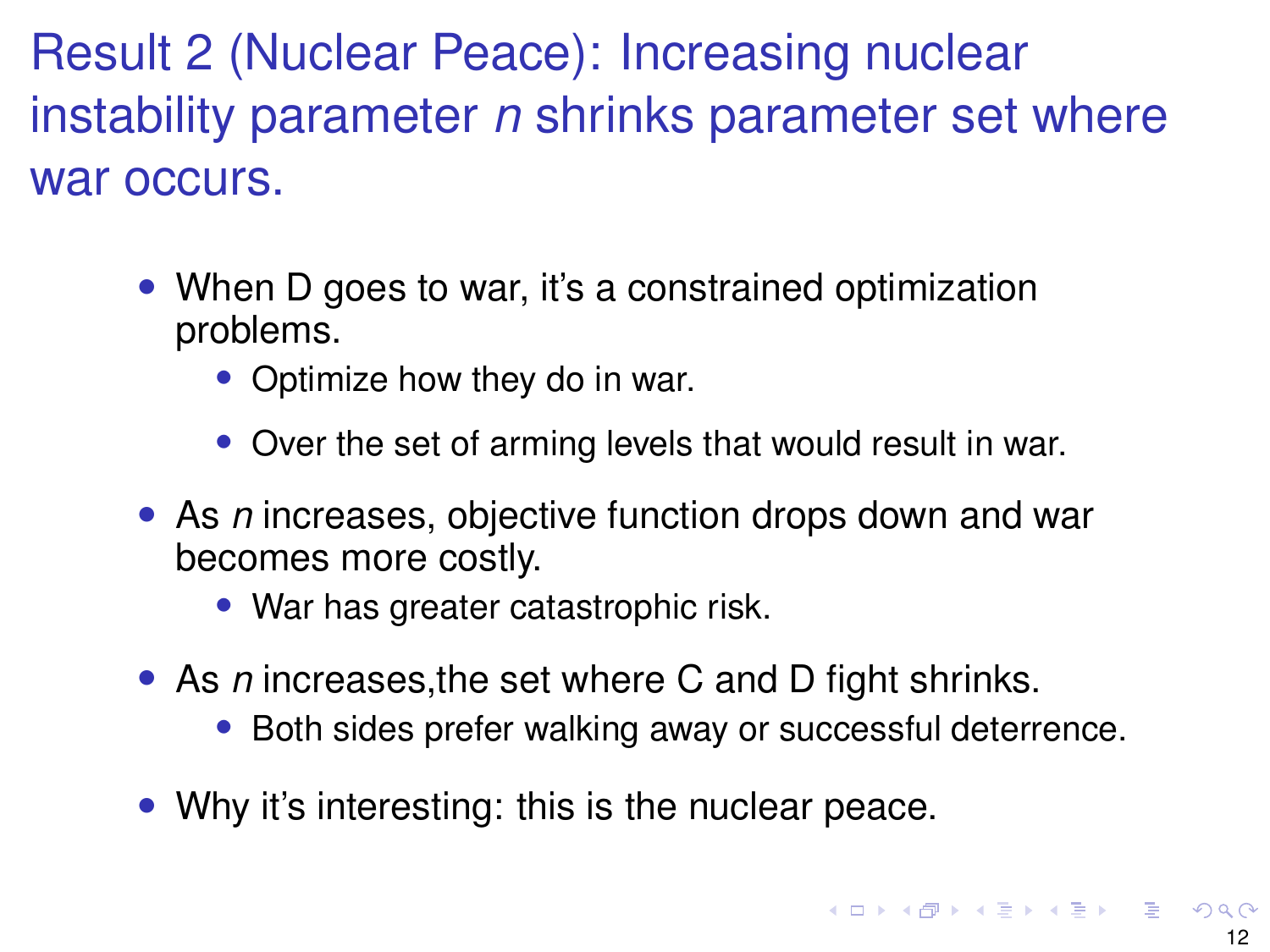Result 3 (Stability/Instability Paradox): Increasing nuclear instability parameter *n* or costs of nuclear war  $(N_D)$  generally leads to more decisive conflicts.

- Increasing *n* and  $N<sub>D</sub>$  results in D selecting *p*'s closer to  $p = 0$  and  $p = 1$ .
- We should observe longer, drawn out conflicts where *n* is low and decisive conflicts where *n* is high.
- Different from some Stability-Instability Paradox accounts.
	- It's not that great powers compete  $@$  low levels in nuke era.
	- We only see protracted competition where stakes are low.
	- Key issues (where *n* is high) will be resolved decisively.

**K ロ ▶ K 御 ▶ K 重 ▶ K 重 ▶ │ 重**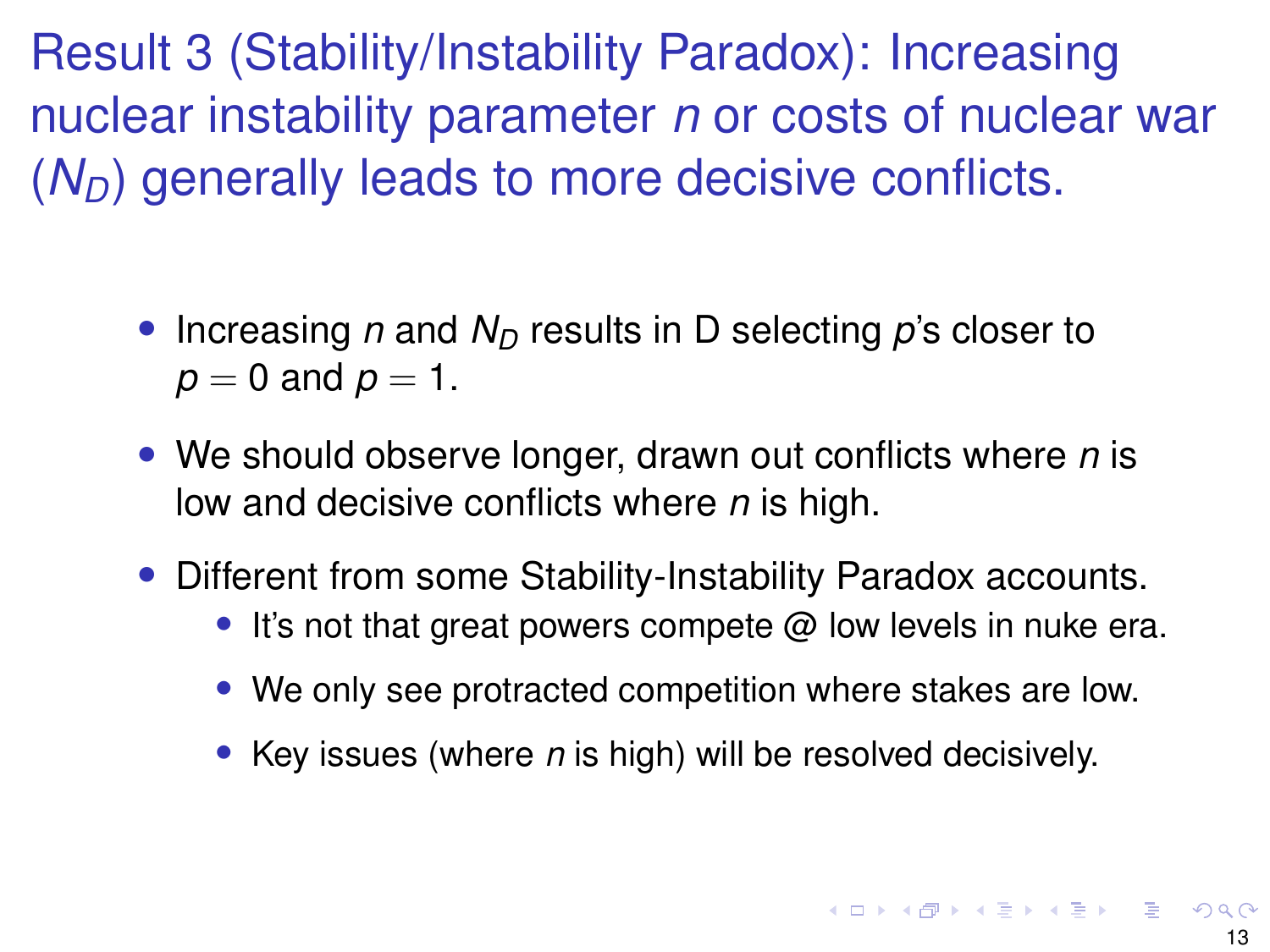Result 3 (Stability/Instability Paradox): Increasing nuclear instability parameter *n* or costs of nuclear war  $(N_D)$  generally leads to more decisive conflicts.

- Examples.
- Kargil War (1999)
	- India deliberately "pulled its punches" to avoid a bigger conflict.
	- Consistent with existing "stability-instability" logic.
- Hungarian Revolution (1956)
	- USSR deliberately applied a lot of force to decisively end the conflict rather than risk a bigger conflict.
	- More surprising: aggressive actions despite Eisenhower's comments on E. Europe.

◆ロト→ 伊ト→ 君ト→ 君ト ○君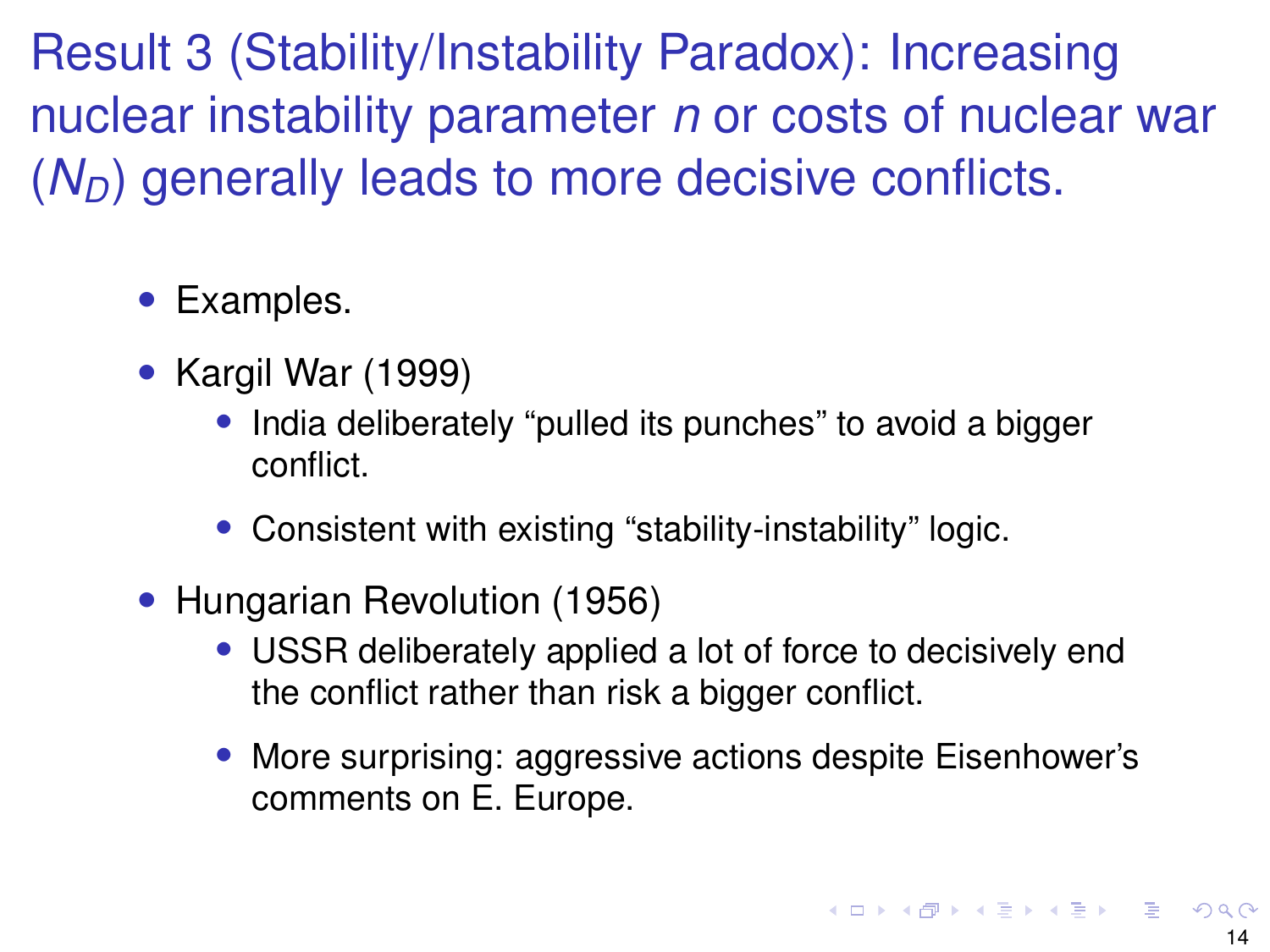### **Conclusion**

- Novelty: conv. arming can bid nuclear risk up or down.
	- This puts nuclear deterrence in the realm of an interesting signalling model.
- This treatment generates a series of results on nuclear deterrence that haven't been formalized in the past.
	- Non-substitutability of nuclear/conventional forces, nuclear peace, stability-instability paradox.

K ロ ▶ K 御 ▶ K 唐 ▶ K 唐 ▶ ○唐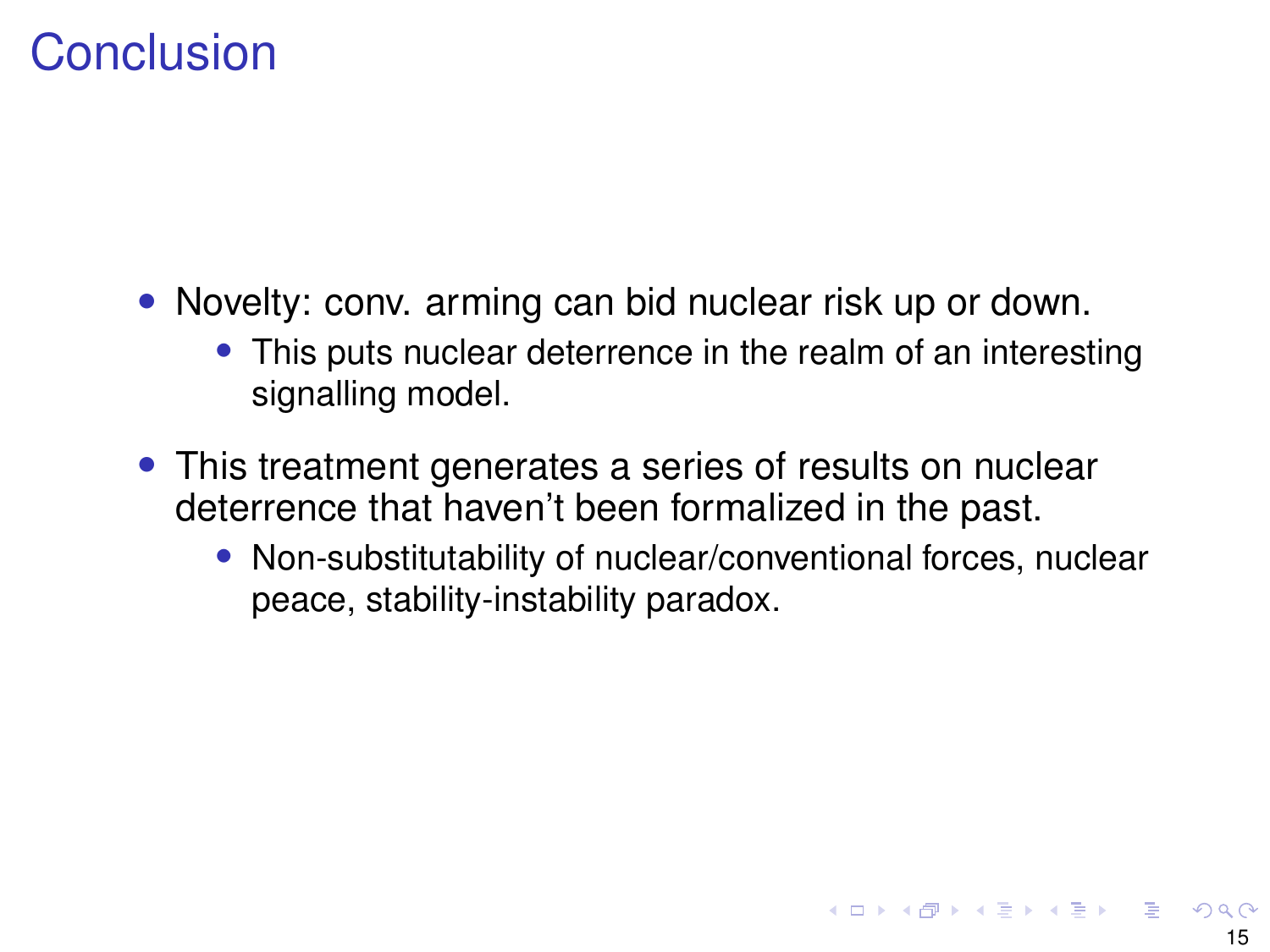# Scope Conditions

- Where is the model a best fit? Where does Sagan/Posen logic really hold?
	- Proximity to USSR/NATO are areas where accidents/inadvertent escalation can happen.
	- Eastern Europe yes, Vietnam/Afghanistan less so.
		- (Though this can be baked-in to *n*).
- Where is this model a bad fit?
	- Where crises (not war) generate nuclear risk.
	- Where one side can credibly manipulate nuclear risk in a crisis.
	- Areas where central decision makers aren't internalizing these effects.
	- Ex. Cuban missile crisis.

K ロ ▶ K 御 ▶ K 唐 ▶ K 唐 ▶ ○唐